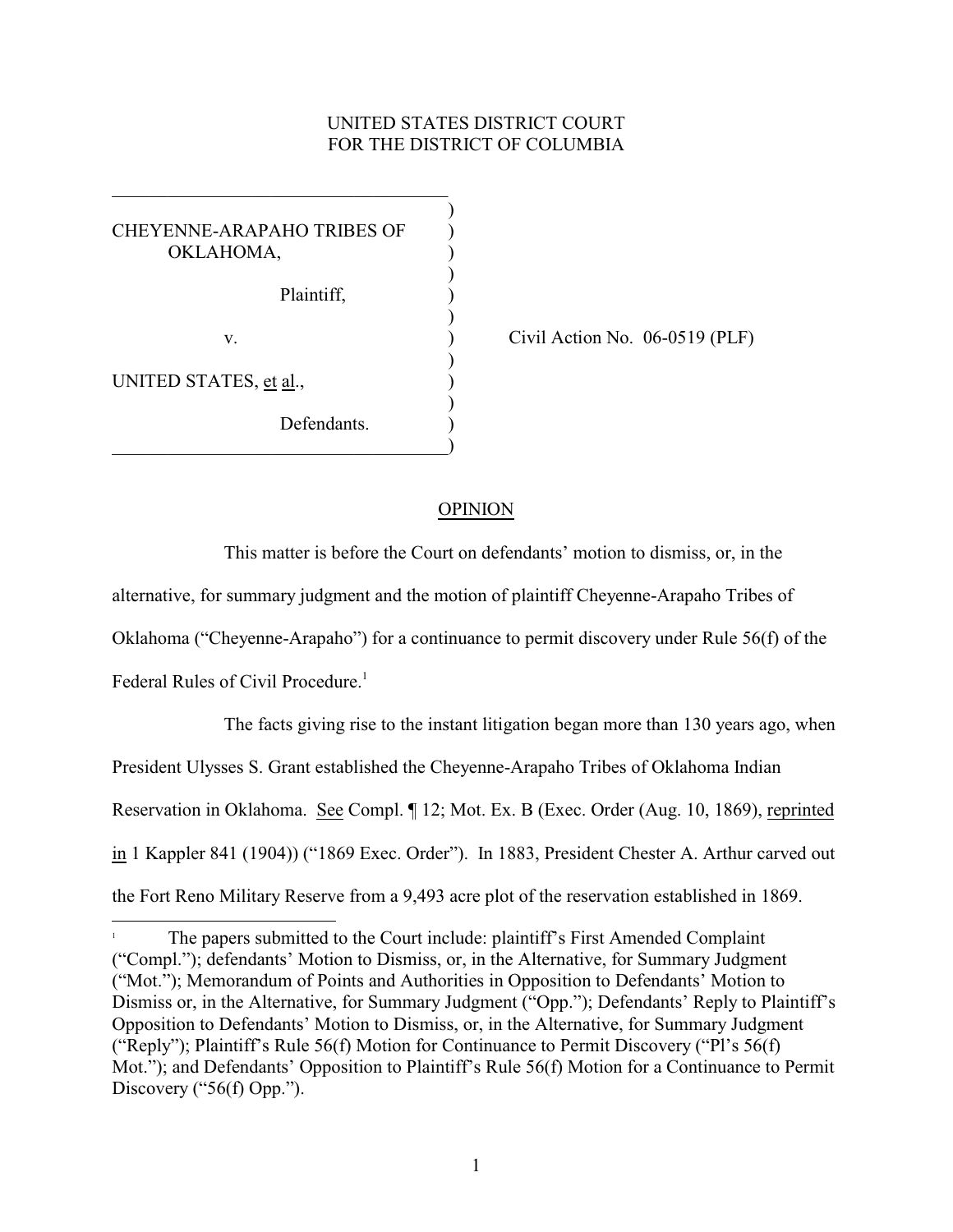See Compl. ¶ 13; Mot. Ex. D (Exec. Order (July 17, 1883), reprinted in 1 Kappler 842-43 (1904)) ("1883 Exec. Order"). At the time, the Executive Order implied that the Cheyenne-Arapaho had a reversionary interest in the land once it ceased being used for anything other than military purposes. See id. Eight years later, the Cheyenne-Arapaho signed a treaty relinquishing their interest in the reservation established in 1869, subject to individual allotments of land in severalty. See Compl. ¶ 14; Mot. Ex. E (Agreement of 1891, U.S.-Cheyenne-Arapaho, Mar. 3, 1891, reprinted in 1 Kappler 415 (1904)) ("1891 Treaty"). The treaty did not specifically mention the Cheyenne-Arapaho's reversionary interest in the Fort Reno lands. See Compl. ¶ 15; 1891 Treaty.

The lawsuit now before the Court involves alleged ambiguities in the treaty signed over 100 years ago, a classified military order and almost a century's worth of litigation. In the end, however, the Court concludes that the United States has not waived its sovereign immunity because the statute of limitations has expired under the Quiet Title Act, and that this Court therefore lacks jurisdiction. Accordingly, the Court will grant defendants' motion to dismiss and will deny plaintiff's Rule 56(f) motion.

#### I. BACKGROUND

## *A. Historical Background*

In 1869, President Ulysses S. Grant established through Executive Order the Cheyenne-Arapaho Tribes of Oklahoma Indian Reservation. See Compl. ¶ 12; 1869 Exec. Order. The reservation was comprised of 5,138,560 acres of land in Oklahoma. See Mot. Ex. C (Plaintiff's Complaint, as a Severed Petition from a previous complaint, before the Indian Claims Commission. Cheyenne-Arapaho Tribes of Indians of Okla. v. United States, Severed Petition, Docket No. 392-329-A (1958) ¶ 17) ("Severed Petition"). In 1883, President Chester A. Arthur

2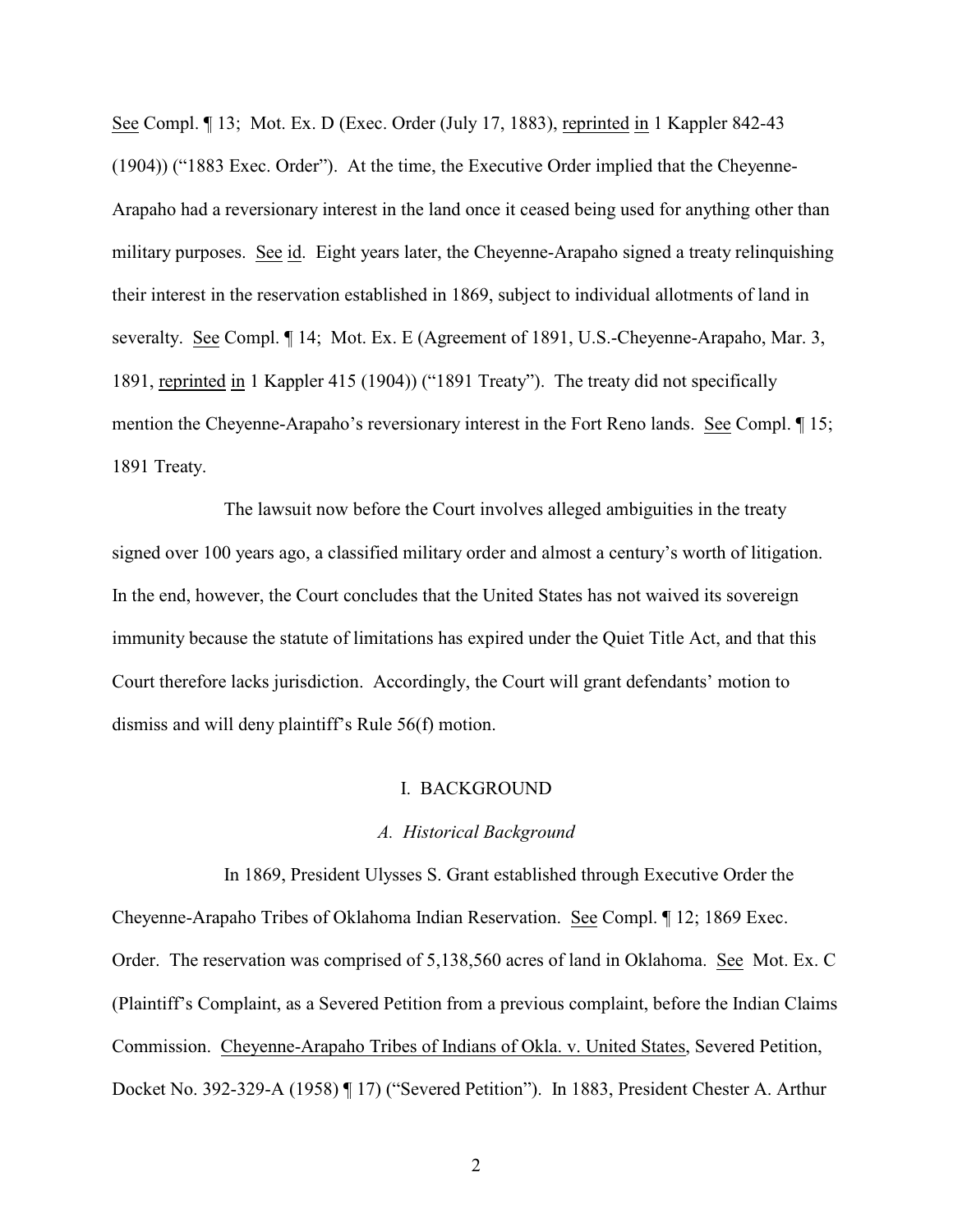signed an Executive Order proclaiming that "[a] tract of land in the Indian Territory, located within the limits of the Cheyenne and Arapaho Indian Reservation, created by Executive order dated August 10, 1869, be duly declared and set apart by the Executive as a military reservation for the post of Fort Reno . . . ." 1883 Exec. Order at 842. The Order described a 9,493 acre plot located within the Cheyenne-Arapaho Tribes of Oklahoma Indian Reservation, stipulating that the land be "set[] apart for military purposes *exclusively* . . . ." Id. (emphasis added). Plaintiff alleges that this gave the plaintiff a reversionary interest in the land once it was used for anything other than military purposes. See Compl. ¶ 37. In 1890, plaintiff agreed to relinquish its interest in the reservation established in 1869, subject to the allotment of tracts of land given to individual members of the tribes. See 1891 Treaty at 416. The treaty did not mention plaintiff's reversionary interest in the Fort Reno lands. See id. Congress ratified the agreement in 1891. See id.

In 1948, the Army transferred approximately 7,000 acres of the Fort Reno reserve to the Department of Agriculture for "dairy operations." See Compl. ¶ 20; accord Reply at 27 n.3. Plaintiff alleges that according to a "classified order" issued by the Army in 1954, the acreage transferred to the Department of Agriculture in 1948 was put on military "standby status." See Compl. ¶¶ 22-23. As exhibits to its Opposition, plaintiff supplies several documents stamped "declassified," including a letter dated April 22, 1954, stating: "Need has been established by present mobilization plans for fac[ility] to process and train horses and mules for mil. svc . . . . at D/Agric Beef Cattle Research Station at Fort Reno, Okla . . . . Recommended that fac[ility] listed . . . be retained in standby basis for use of [Quartermaster Corps.] for mobilization needs." Opp. Ex. 2 at 28. Plaintiff alleges that the order was not "declassified" until 1994. See Compl. ¶ 23.

3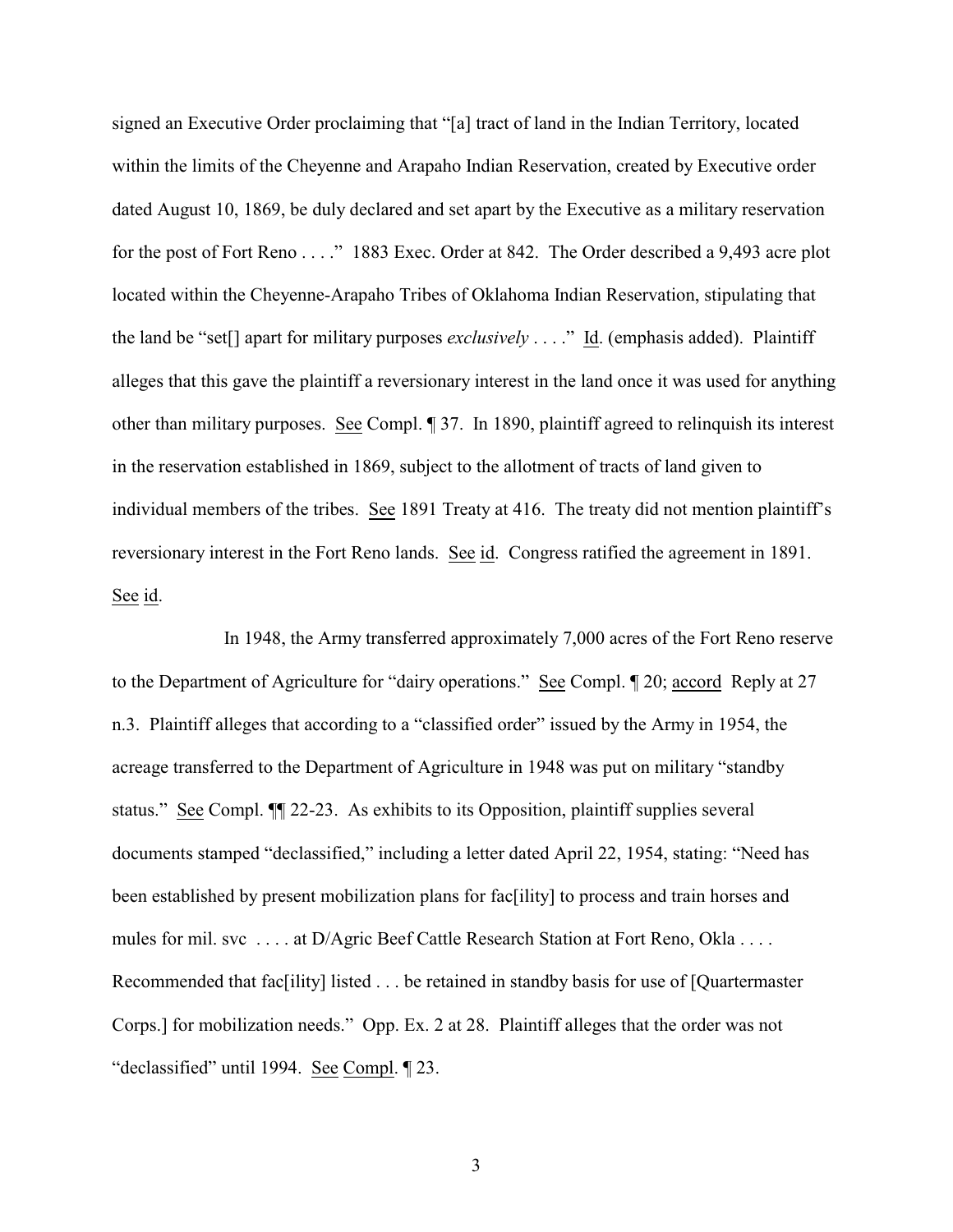#### *B. The Indian Claims Commission*

Only Congress may ratify treaties and regulate commerce between the United States and the Indian tribes. See U.S. CONST. art. I, § 8, cl. 3; art. II, § 2, cl. 2. Each treaty or agreement is ratified through an individual piece of legislation. See, e.g., 1891 Treaty. This protocol led Congressman Henry Jackson, Chairman of the House Committee on Indian Affairs in 1945, to remark, "[W]e are being harassed constantly by various individual pieces of legislation. I do not want to act on separate legislation and Congress is being told to act on those bills, without knowing the facts . . . ." U.S. v. Dann, 470 U.S. 39, 45 (1985) (quoting H.R. REP. NO. 1466 at 10 (1945)). In 1946, Congress established the Indian Claims Commission ("ICC"), a quasi-judicial body given authority to determine the merits of all Indian claims against the United States that accrued prior to August 13, 1946 (the date of the statute's enactment). See Pub L. No. 726, 25 U.S.C. § 70, 60 Stat. 1049 (1946). The "chief purpose of the [Act was] to dispose of the Indian claims problem with finality." U.S. v. Dann, 470 U.S. at 45 (quoting H.R. REP. NO. 1466 at 10 (1945)). Congress hoped the ICC would "sift all these claims [and] subject [them] to appropriate judicial review." Id. at 46. The ICC had only a temporary mandate, and, after several renewals, it was abolished in 1978. See Pub. L. No. 94-465, 25 U.S.C. § 70v, 90 Stat. 1990 (1978).

## *C. Plaintiff's Litigation History*

Plaintiff began litigation in 1929 in the U.S. Court of Claims, alleging that the 1891 Treaty provided inadequate compensation for the  $4,608,878$  acres of land it ceded.<sup>2</sup> See Mot. at 7-8. Plaintiff's attorney died midway through that case, however, and the suit was

This figure is calculated from the 5,138,560 acres of land established in the Executive Order of 1869, minus the 1891 allotment of 529,682 acres given to individual tribe members under the 1891 Treaty.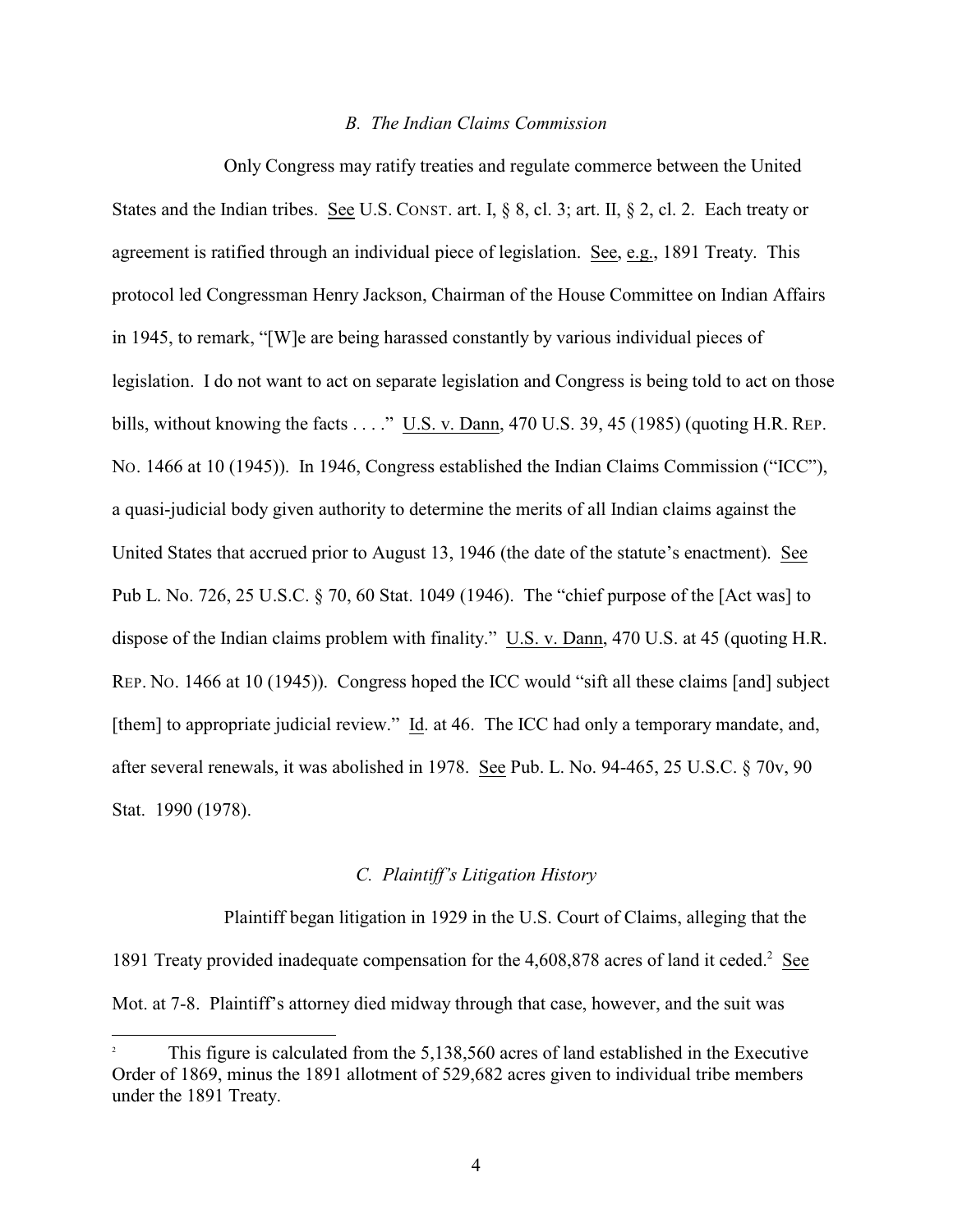dismissed in 1941 for lack of prosecution. See id. In 1951, plaintiff filed suit before the ICC, again alleging that its compensation under the 1891 Treaty was inadequate. See Severed Petition ¶ 21. Plaintiff specifically sought compensation, *inter alia*, for the Fort Reno lands. See id. ¶ 17(b). The suit was delayed again, however, when one of plaintiff's attorneys suddenly died in 1961. See Cheyenne-Arapaho Tribes of Indians of Okla. v. United States, 16 Ind. Cl. Comm. 612, 624 (1966). The suit continued for another four years until 1965, when plaintiff agreed to a \$15 million settlement with the defendants. See Cheyenne-Arapaho Tribes of Indians of Okla. v. United States, 16 Ind. Cl. Comm. 162, 183 (1966). In the settlement, plaintiff agreed to several "finality clauses," including one which read: "Entry of final judgment in said amount shall finally dispose of all rights, claims or demands which the petitioner has asserted or could have asserted with respect to the subject matter of these claims . . . ." Id. at 171 (quoting Stipulation for Entry of Final Judgment).

The instant litigation centers on alleged ambiguities in the 1891 Treaty and the 1965 ICC settlement. Plaintiff asserts that the rights given up in the 1891 Treaty did not include its reversionary interest in the Fort Reno lands established in the Executive Order of 1883. See Compl. ¶ 15. Plaintiff further alleges that because the 1965 ICC settlement related only to the 1891 Treaty, it has yet to receive adequate compensation for the Fort Reno lands. See id. ¶ 42. As such, plaintiff requests declaratory relief that it has a right to the Fort Reno lands, and an accounting for mining rights thereon since 1948. See id. ¶¶ 36-44.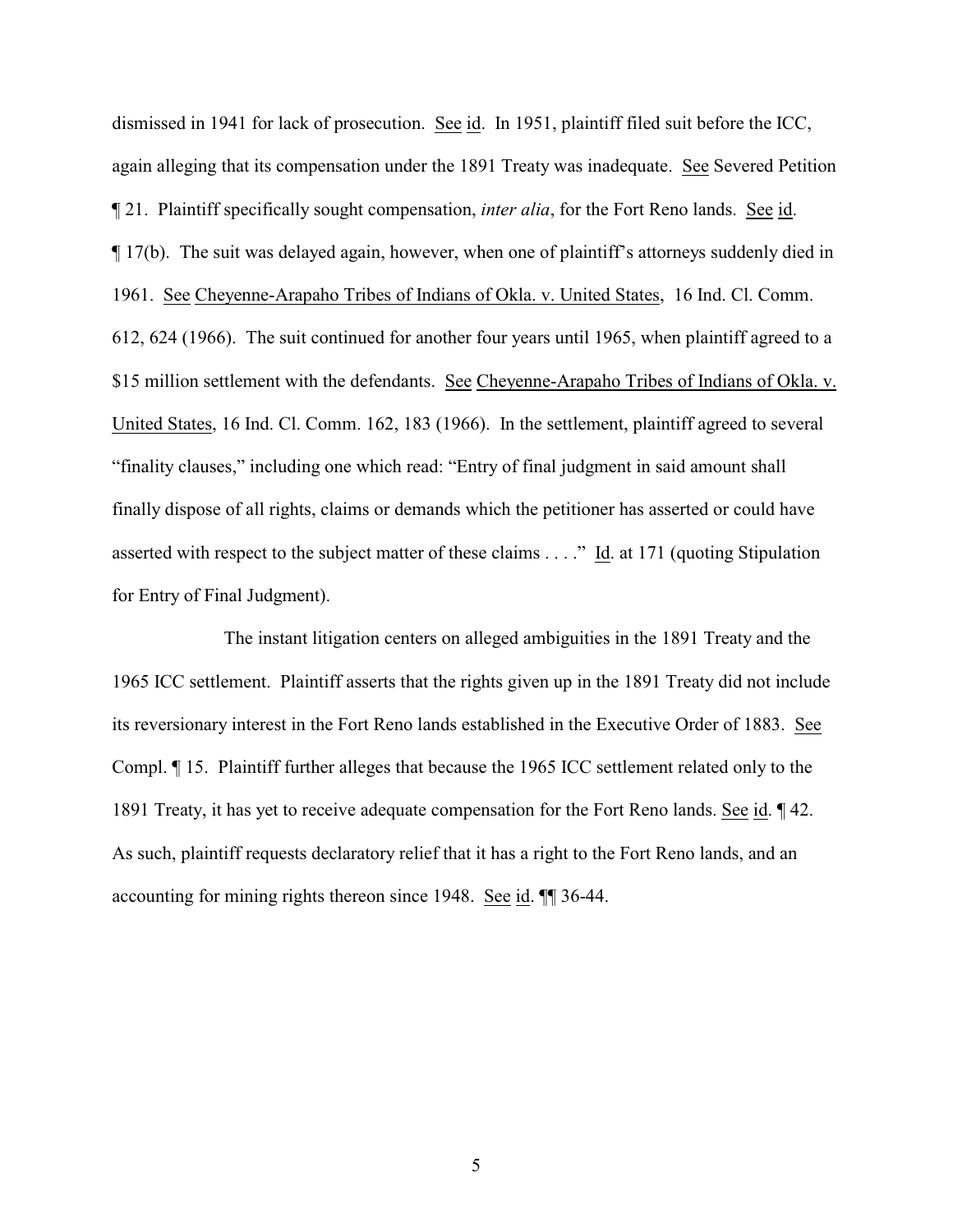#### II. LEGAL STANDARDS

### *A. Quiet Title Act*

The Quiet Title Act allows individuals to obtain declaratory relief concerning real property disputes against the United States. See 28 U.S.C. § 2409a (2000). It is "the exclusive means by which adverse claimants may challenge the United States' title to real property." Warren v. United States, 234 F.3d 1331, 1335 (D.C. Cir. 2000) (quoting Block v. North Dakota, 461 U.S. 273, 286 (1983)). The Quiet Title Act operates by waiving the United States' sovereign immunity. See 28 U.S.C. § 2409a(a). This waiver, however, requires claimants to bring an action "within twelve years of the date upon which it accrued." See id. § 2409a(g). "Accrual" occurs "on the date the plaintiff or his predecessor in interest knew or should have known of the claim of the United States." Id. A "test of reasonableness applies to determine whether a plaintiff or his predecessors in interest knew or should have known of a federal claim of interest in property." Warren v. United States, 234 F.3d at 1335. A plaintiff need not know "the claim's full contours," but possess only a "reasonable awareness" of the government's claim. Id. (quoting Knapp v. United States, 636 F.2d 279, 283 (10th Cir. 1980)). Beyond the twelve year statute of limitations, sovereign immunity has not been waived. See Warren v. United States, 234 F.3d at 1335.

#### *B. Motion to Dismiss Standard*

Federal courts are courts of limited jurisdiction, with the ability only to hear cases entrusted to them by a grant of power contained in either the Constitution or in an act of Congress. See, e.g., Beethoven.com LLC v. Librarian of Congress, 394 F.3d 939, 945 (D.C. Cir. 2005); Hunter v. District of Columbia, 384 F. Supp.2d 257, 259 (D.D.C. 2005); Srour v. Barnes, 670 F. Supp. 18, 20 (D.D.C. 1987) (citing City of Kenosha v. Bruno, 412 U.S. 507, 511 (1973)).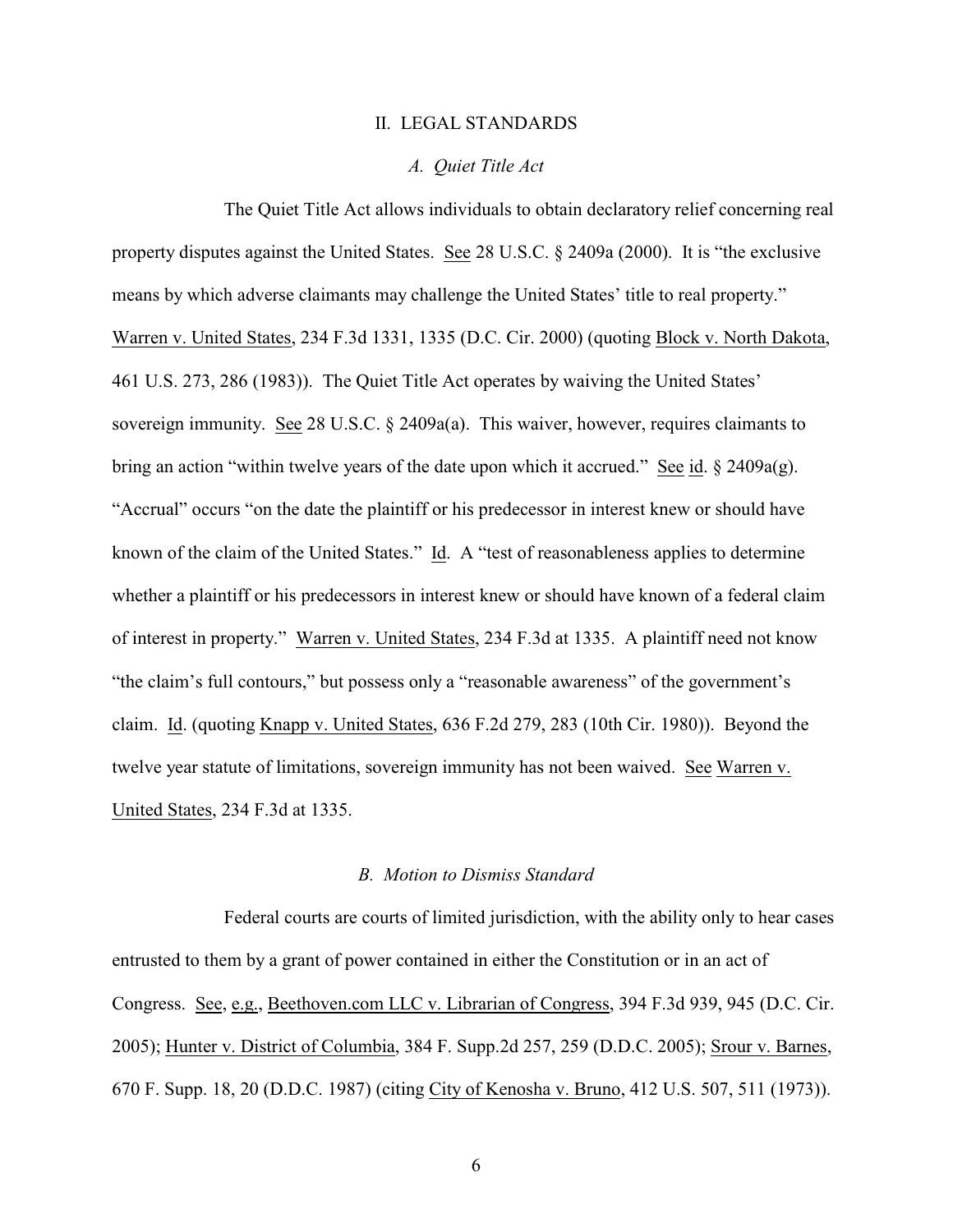On a motion to dismiss for lack of subject matter jurisdiction under Rule 12(b)(1) of the Federal Rules of Civil Procedure, the plaintiff bears the burden of establishing that the court has jurisdiction. See Brady Campaign to Prevent Gun Violence v. Ashcroft, 339 F. Supp.2d 68, 72 (D.D.C. 2004). In considering whether to dismiss a complaint for lack of subject matter jurisdiction, the court must accept all of the factual allegations in the complaint as true, but may in appropriate cases consider certain materials outside the pleadings. See Jerome Stevens Pharms., Inc. v. FDA, 402, F.3d 1249, 1253-54 (D.C. Cir. 2005). "[W]here necessary, the court may consider the complaint supplemented by undisputed facts evidenced in the record, or the complaint supplemented by undisputed facts plus the court's resolution of disputed facts." Herbert v. Nat'l Academy of Sciences, 974 F.2d 192, 197 (D.C. Cir. 1992). While the complaint is to be construed liberally, the Court need not accept factual inferences drawn by plaintiff is those inferences are not supported by facts alleged in the complaint, nor must the Court accept plaintiff's legal conclusions. See Primax Recoveries, Inc. v. Lee, 260 F. Supp.2d 43, 47 (D.D.C. 2003).

#### III. DISCUSSION

#### *A. Defendants' Motion to Dismiss*

# 1. The Quiet Title Act

Defendants move to dismiss the Complaint for lack of subject matter jurisdiction under Rule 12(b)(1) of the Federal Rules of Civil Procedure. See Mot. at 10. Defendants argue that the statute of limitations of the Quiet Title Act bars the plaintiff's claims, and thus demonstrates that the United States has not waived its sovereign immunity. See id. at 15. Defendants further point out that the Quiet Title Act is the exclusive means to challenge the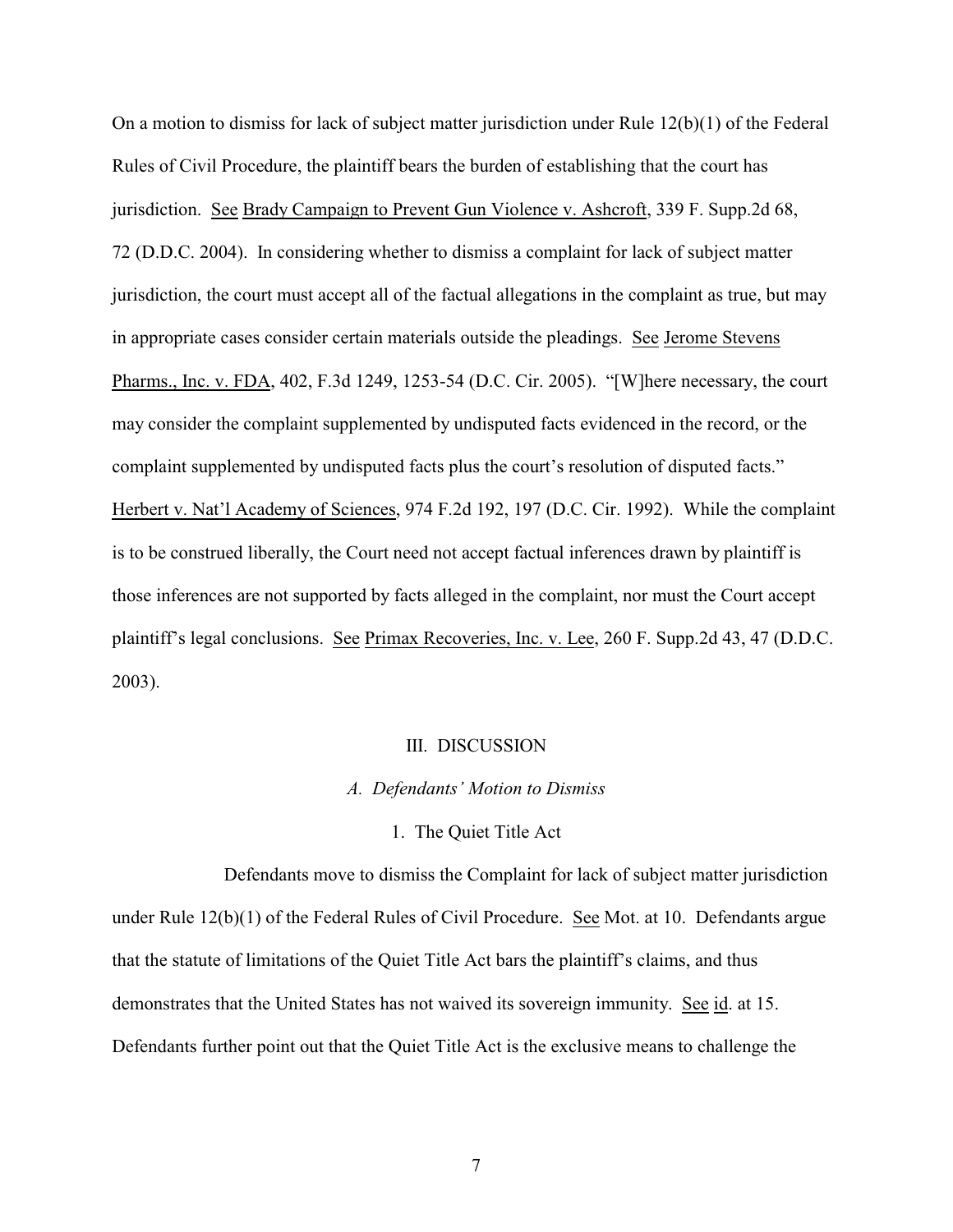United States' claims to real property. See Warren v. United States, 234 F.3d at 1335. The Court agrees that, for this reason, it lacks jurisdiction to hear the plaintiff's claims.

The Quiet Title Act's statute of limitations requires only a single moment in time, twelve years or more prior to the instant lawsuit, where plaintiff should have been reasonably aware of the United States' claims to the Fort Reno lands. See Warren v. United States, 234 F.3d at 1335. Although the facts giving rise to the instant litigation are complex, the Court can glean several instances where the plaintiff either was or should have been aware of its claim. In 1948, the Army's transfer of acreage to the Department of Agriculture demonstrated the government's claim to the Fort Reno lands. See Compl. ¶ 20. Even assuming (without deciding) that plaintiff's reversionary interest survived the 1891 Treaty, the transfer should have made plaintiff "reasonably aware" that the United States was asserting an adverse claim to its reversionary interest, as the land ceased being used for "military purposes *exclusively*" at that time. See Warren v. United States, 234 F.3d at 1335.

Plaintiff's suit before the ICC in 1951 further demonstrates plaintiff's awareness of the United States' claim on the Fort Reno lands. See Cheyenne-Arapaho Tribes of Indians of Okla. v. United States, 16 Ind. Cl. Comm. at 162. Indeed, plaintiff's own Complaint before the ICC stated:

> [O]n or about July 17, 1883, the President ordered the withdrawal of an area of 9,493 acres from said reservation for the establishment of the Fort Reno Military Reserve[.] No compensation was stipulated nor paid to the petitioner. Petitioner understood that the lands of the Fort Reno Military Reserve would be returned to its use and benefit when no longer used for military purposes or that the same were to be relinquished by the military when required by the Secretary of the Interior for petitioner's purposes.

Mot. Ex. C.  $\P$  17(b). Plaintiff cannot now argue that it was not aware of a claim that it placed in writing in a Complaint before the ICC more than 50 years ago.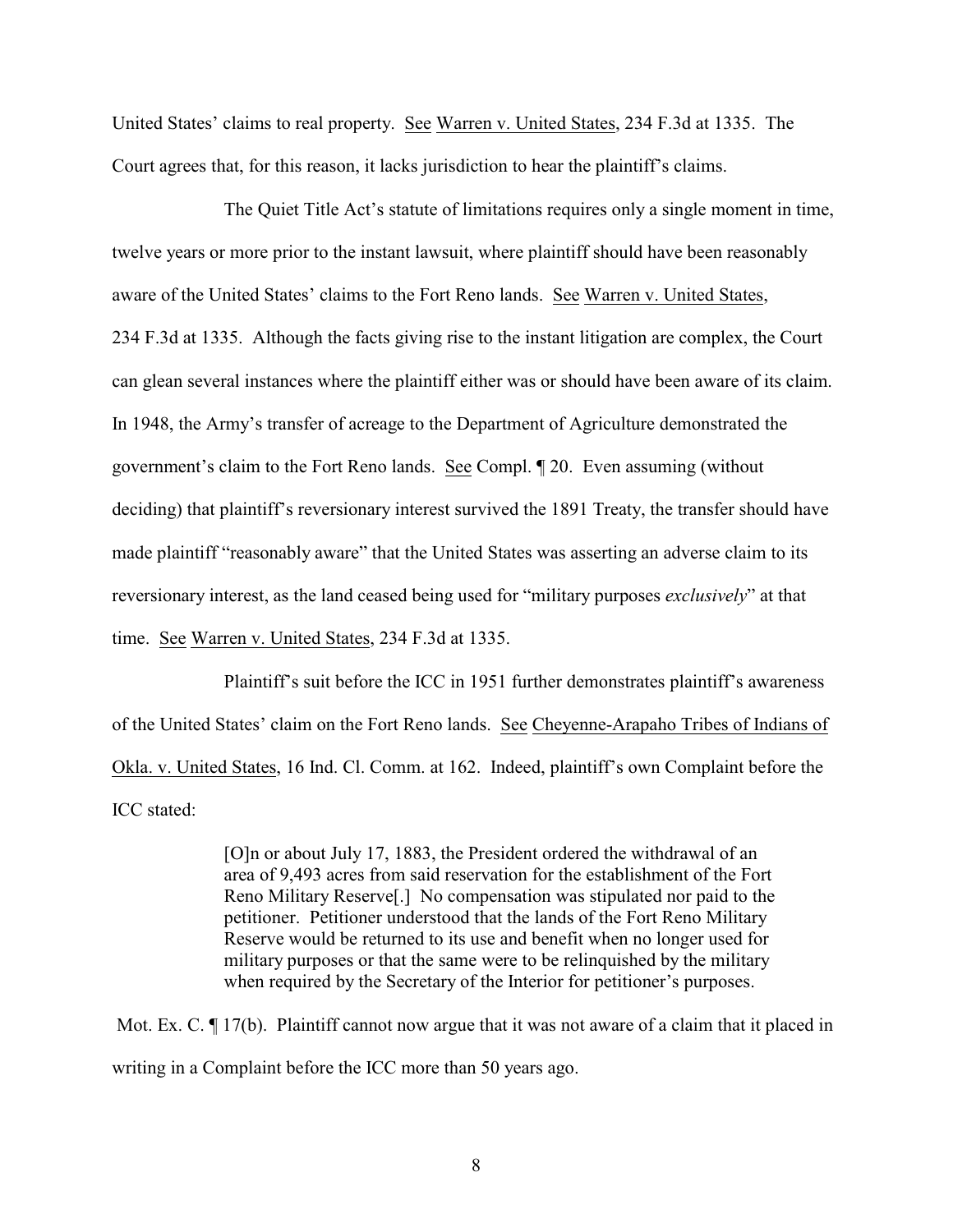Other evidence that plaintiff was "reasonably aware" of the United States' claim are the several "finality clauses" in the 1965 settlement. See Cheyenne-Arapaho Tribes of Indians of Okla. v. United States, 16 Ind. Cl. Comm. at 171-72. These included the following language:

> 2. Entry of final judgment in said amount shall finally dispose of all rights, claims or demands which the petitioner has asserted or could have asserted with respect to the subject matter of these claims, and petitioner shall be barred thereby from asserting any such right, claim or demand against defendant in any future action. . . .

6. The final judgment of the Indian Claims Commission pursuant to this stipulation shall constitute a final determination by the Commission of the above captioned case . . . all parties hereby waiving any and all rights to appeal from or otherwise seek review of such final determination.

Id. Surely, plaintiff was aware that the government included the Fort Reno lands when the parties agreed to dispose of "all rights, claims or demands . . . with respect to the subject matter of these claims" before the ICC. See id.<sup>3</sup> Since the statute of limitations has run, the United States has not waived its sovereign immunity and this Court lacks jurisdiction in the instant matter.

2. Equitable Tolling and Equitable Estoppel

In an effort to overcome the Quiet Title Act's time bar, plaintiff argues that the

Court should apply the doctrine of equitable estoppel to toll the statute of limitations. See Opp.

at 10. Plaintiff suggests that because the Army issued a classified order putting the Fort Reno

lands on "military standby status," its claim could not ripen until the order was declassified in

Even without the Quiet Title Act, the Court alternatively concludes that plaintiff, <sup>3</sup> pursuant to its settlement agreement, has lost "all rights, claims or demands . . . with respect to the [Fort Reno lands], and [plaintiff] shall be barred thereby from asserting any such right, claim or demand against defendant in any future action." Cheyenne-Arapaho Tribes of Indians of Okla. v. United States, 16 Ind. Cl. Comm. at 171-72. This is an alternative ground which mandates dismissal of the complaint, based on the litigation before the ICC.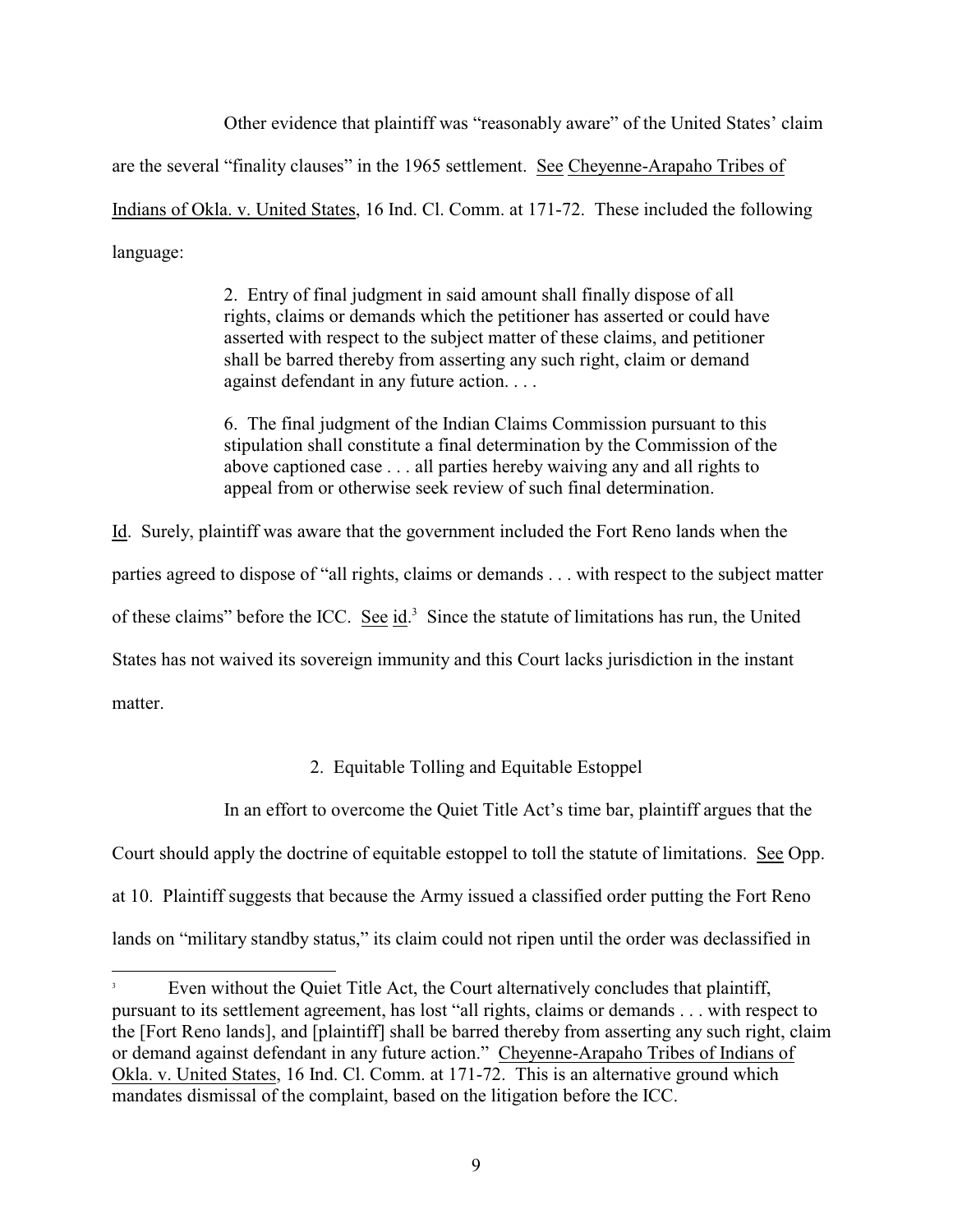1994. See Pl's 56(f) Mot. at 2. Because plaintiff asks the Court, in essence, to toll the statute, the Court must determine whether plaintiff is requesting the Court to apply the doctrine of "equitable tolling" or the doctrine of "equitable estoppel" to the Quiet Title Act.

"Equitable tolling" is "when the plaintiff despite all due diligence is unable to obtain vital information bearing on the existence of his claim." Chung v. U.S. Dept. of Justice, 333 F.3d 273, 278 (D.C. Cir. 2003); see also Jankovic v. Int'l Crisis Group, 494 F.3d 1080, 1086 (D.C. Cir. 2007). "Equitable estoppel," on the other hand, "precludes a defendant, because of his own inequitable conduct – such as promising not to raise the statute of limitations defense – from invoking the statute of limitations." Chung v. U.S. Dept. of Justice, 333 F.3d at 178. The court of appeals has further noted that the two

> have distinct criteria – the former revolving around the conduct of the defendant and the latter around the circumstances of the plaintiff. There is a difference in effect as well: equitable estoppel takes the statute of limitations out of play for as long as is necessary to prevent the defendant from benefitting from his misconduct, whilst equitable tolling – as a method for adjusting the rights of two 'innocent parties' – merely ensures that the plaintiff is not, by dint of circumstances beyond his control, deprived of a 'reasonable time' in which to file suit.

#### Id. at 278-79.

To the extent that it pleads facts that fall within the ambit of either doctrine, plaintiff's arguments concerning the classified order would fall within the doctrine of equitable tolling rather than equitable estoppel. Plaintiff argues that the classification of the 1954 order prevented it from obtaining vital information concerning its claim until the order's declassification in 1994. See Opp. at 10. This information concerned the potential vesting of plaintiff's reversionary interest in the Fort Reno lands. See id. Plaintiff essentially argues that since the Army's order was classified, the statute should be tolled since "by dint of circumstances beyond [its] control, [it was] deprived of a 'reasonable time' in which to file suit."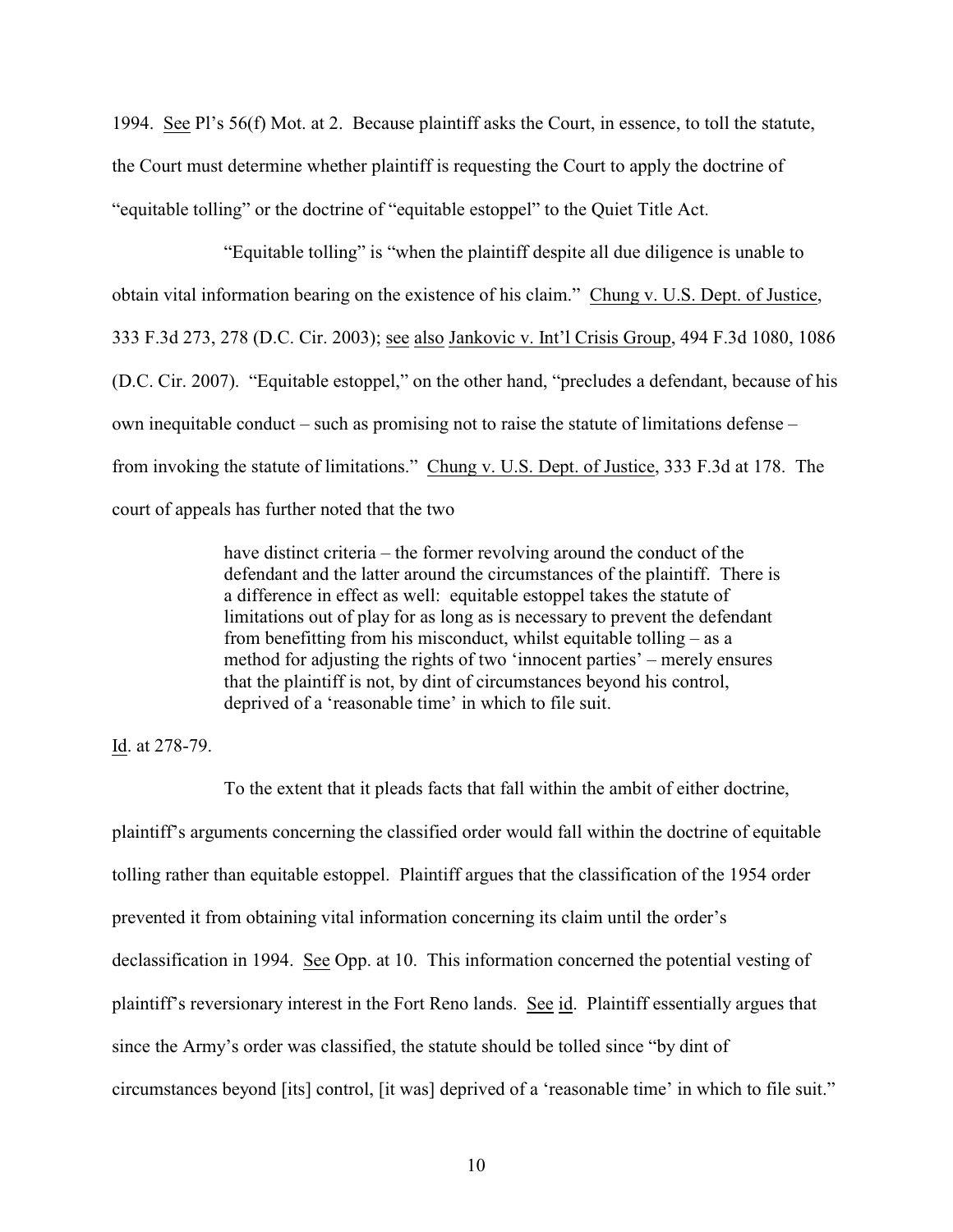Chung v. U.S. Dept. of Justice, 333 F.3d at 278-79. This is equitable tolling; plaintiff's

argument does not fall under the doctrine of equitable estoppel. Plaintiff does not claim that the

Army's classification of the order was "inequitable," nor does it seek to toll the statute until now

on grounds of "inequitable conduct." Rather, plaintiff seeks only to toll the statute until 1994

when the Army's order became declassified. See Pl's 56(f) Mot. at 2. Therefore, the Court will

construe plaintiff's request as one for equitable tolling and not equitable estoppel.

The Supreme Court unanimously rejected equitable tolling of the Quiet Title Act

in United States v. Beggerly. 524 U.S. 38, 48-49 (1998). As the Supreme Court explained:

Equitable tolling is not permissible where it is inconsistent with the text of the relevant statute. United States v. Brockamp*,* 519 U.S. 347 (1997). Here, the QTA, by providing that the statute of limitations will not begin to run until the plaintiff "knew or should have known of the claim of the United States," has already effectively allowed for equitable tolling. See Irwin v. Department of Veterans Affairs*,* 498 U.S. 89, 96 (1990) ("We have allowed equitable tolling in situations where the claimant has actively pursued his judicial remedies by filing a defective pleading during the statutory period, or where the complainant has been induced or tricked by his adversary's misconduct into allowing the filing deadline to pass"). Given this fact, and the unusually generous nature of the QTA's limitations time period, extension of the statutory period by additional equitable tolling would be unwarranted. This is particularly true given that the QTA deals with ownership of land. It is of special importance that landowners know with certainty what their rights are, and the period during which those rights may be subject to challenge. Equitable tolling of the already generous statute of limitations incorporated in the QTA would throw a cloud of uncertainty over these rights, and we hold that it is incompatible with the Act.

United States v. Beggerly. 524 U.S. at 48-49 (parallel citations omitted). The Court therefore must deny plaintiff's request to equitably toll the Quiet Title Act's statute of limitations under the Supreme Court decision in Beggerly.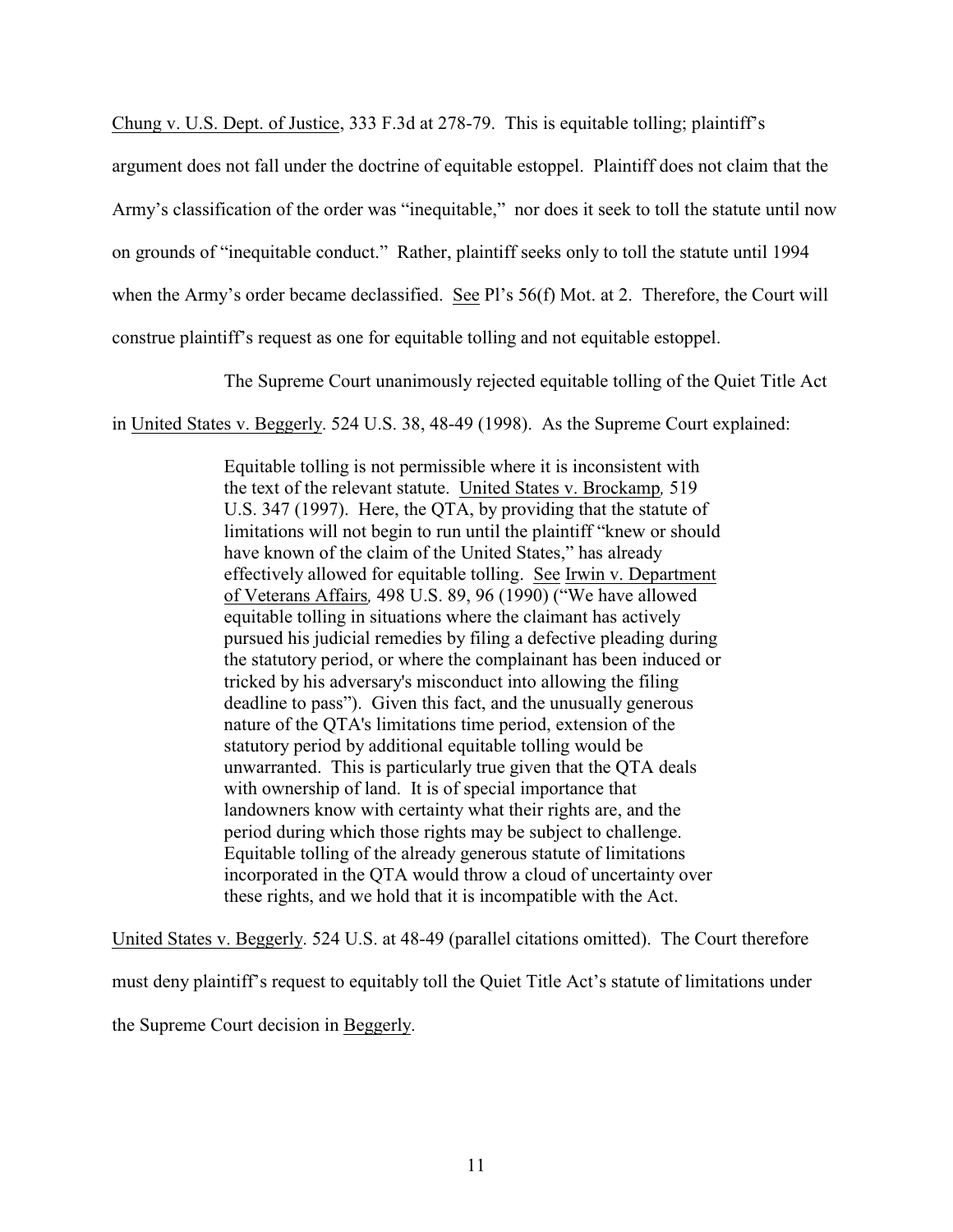Alternatively, even if the Court were to construe plaintiff's request to be one under the doctrine of equitable estoppel, the Court would still deny plaintiff's request. Plaintiff argues that because the Fort Reno lands were being used for "military purposes" only pursuant to a classified order, it was unable to determine that it lacked an interest in the property until the order became declassified in 1994. See Def's 56(f) Mot. at 2. To deem this prayer for relief as one for equitable estoppel would be to turn the doctrine on its head. Equitable estoppel tolls the statute of limitations when a defendant's inequitable conduct prevented a plaintiff from realizing his or her claim – not when a defendant's inequitable conduct made that claim more apparent, as is the case here.<sup>4</sup> Here, plaintiff argues the defendants' conduct *wrongly informed* it of its claim, not that the defendants' conduct *wrongly concealed* its claim. The Court therefore rejects plaintiff's equitable estoppel argument.

# *B. Plaintiff's Motion for Discovery Under Rule 56(f)*

Plaintiff requests transcripts of Congressional hearings conducted in

1954 concerning the Fort Reno lands under Rule 56(f) of the Federal Rules of Civil Procedure.

In other words, plaintiff had no way to know that the land was on standby status for the military, because the order was classified – so plaintiff should have deemed its reversionary interest in the land to have vested (because as far as plaintiff was aware, the land was not being used for military purposes). And it is more than reasonable to assume that plaintiff did in fact think it had an interest in the Fort Reno lands, because plaintiff actually asserted its claim in a complaint before the ICC, which it settled. Plaintiff thought it *had* a claim against the government when it *did not*. These circumstances are the *opposite* of what equitable estoppel seeks to prevent. Equitable estoppel, in the above situation, would only be applicable if the government's conduct made the plaintiff believe it *did not have* a claim when, in fact, it *did*.

To put it simply, for purposes of equitable estoppel, the classified order would have had <sup>4</sup> to hide the fact that plaintiff did have a claim, not the fact that it did not. Plaintiff's reversionary interest was triggered when the land ceased being used for military purposes exclusively. It follows, however, that because the order putting Fort Reno on military standby status was classified, plaintiff should have thought that its reversionary interest had vested – back then – even though the land was secretly still being used for military purposes (although not "*exclusively*, " see supra at 3).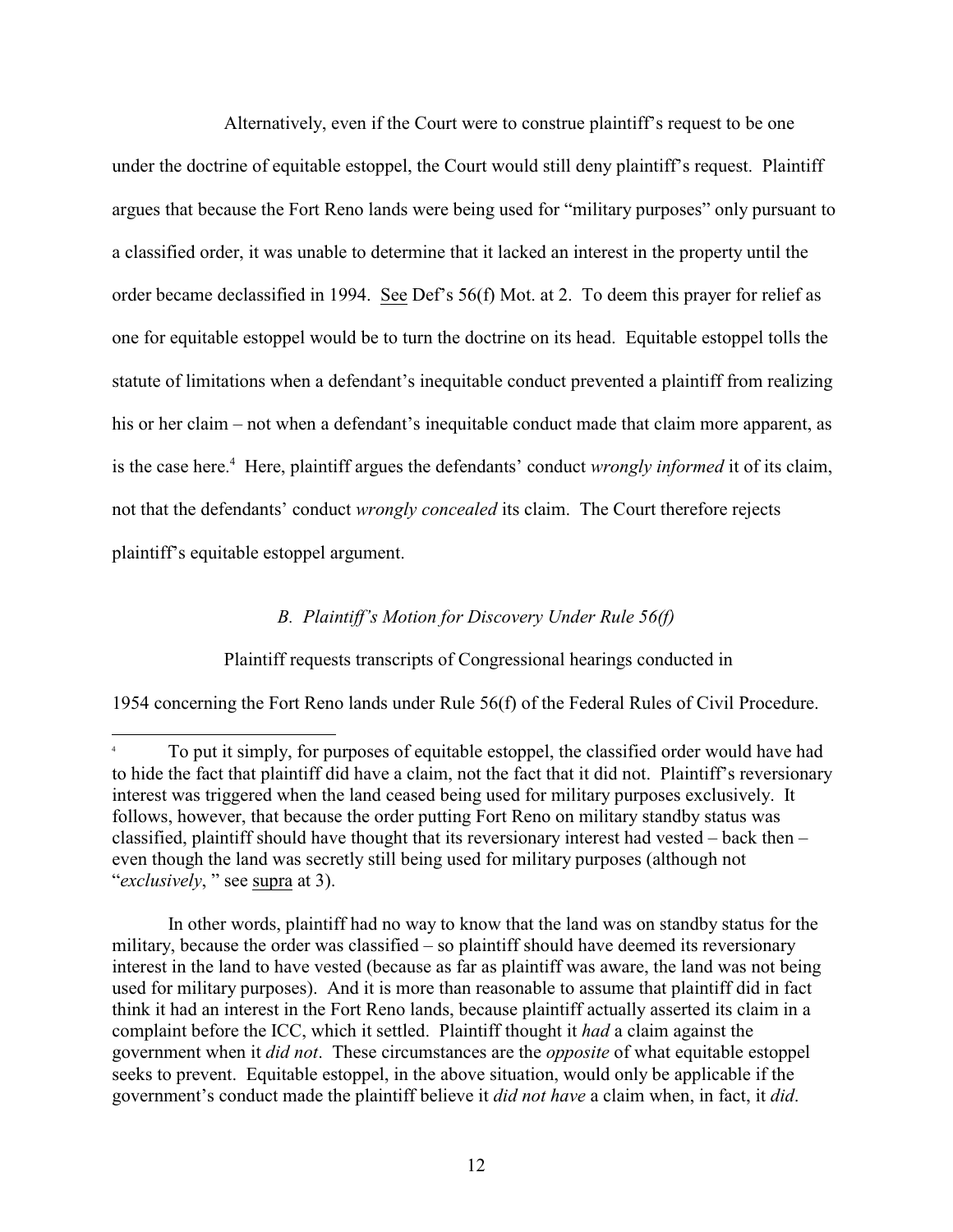See Pl's 56(f) Mot. at 3. Plaintiff argues that the documents "could show that, while tribal members had no knowledge of the continuing military uses contemplated by the Army, Governmental representatives with knowledge nonetheless withheld this information from the Tribes." Id. Plaintiff's motion is denied. Even if the transcripts do demonstrate what plaintiff believes, they would not help plaintiff establish jurisdiction. First, plaintiff's requested discovery can only establish jurisdiction if the Court applies either the principle of equitable tolling or the principle of equitable estoppel to the Quiet Title Act, each of which the Court has already rejected. Second, even if the Court were to limit plaintiff's Rule 56(f) motion to "jurisdictional discovery," plaintiff cannot "show that additional discovery would be beneficial to its establishment of [] jurisdiction." Medical Solutions, Inc. v. C Change Surgical LLC, 468 F. Supp.2d 130, 135-36 (D.D.C. 2006). Additional discovery would not show that the Quiet Title Act's statute of limitations has not run. It therefore would be "inappropriate to subject [defendants] to the burden and expense of discovery." Comsat Corp. v. Finshipyards S.A.M., 900 F. Supp. 515, 524 n.4 (D.D.C. 1995).

#### IV. CONCLUSION

Plaintiff, the Cheyenne-Arapaho Tribes of Oklahoma, requests declaratory relief concerning its right to lands now held by the United States. The Quiet Title Act's statute of limitations, however, establishes an absolute bar to the plaintiff's claims in the instant case. Without a waiver of sovereign immunity, the Court is powerless to act upon plaintiff's complaint. In addition, plaintiff already litigated these claims to completion in 1965, when it settled its claims before the ICC.

13